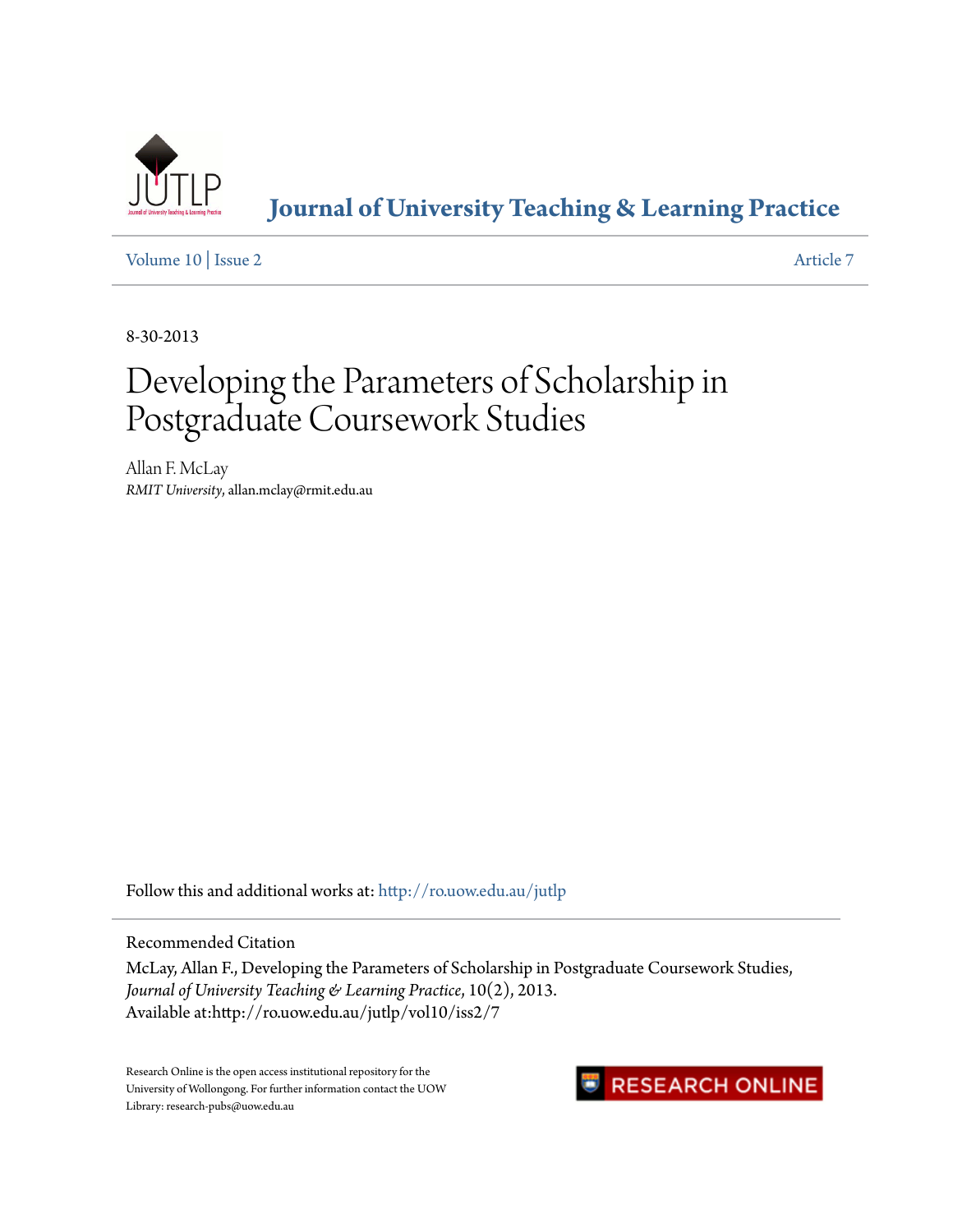# Developing the Parameters of Scholarship in Postgraduate Coursework Studies

#### **Abstract**

Scholarship parameters, in relation to postgraduate coursework studies, are developed against the expectations of the Boyer classifications of scholarship (Boyer, 1990) with particular emphasis on the role of minor thesis development. An example is presented in which postgraduate coursework students are required to undertake a three semester minor thesis sequence in which students engage in self directed, individual analysis and thesis preparation based on the findings of an investigative project, under the guidance of an academic supervisor. It is argued that the approach is a viable example of combined pedagogical and research oriented scholarship that addresses Boyer's tetradic framework of scholarship and provides an effective environment for developing both discipline focussed scholarship and practical experience in research activity.

#### **Keywords**

Research, scholarship, minor-thesis, pedagogy, supervision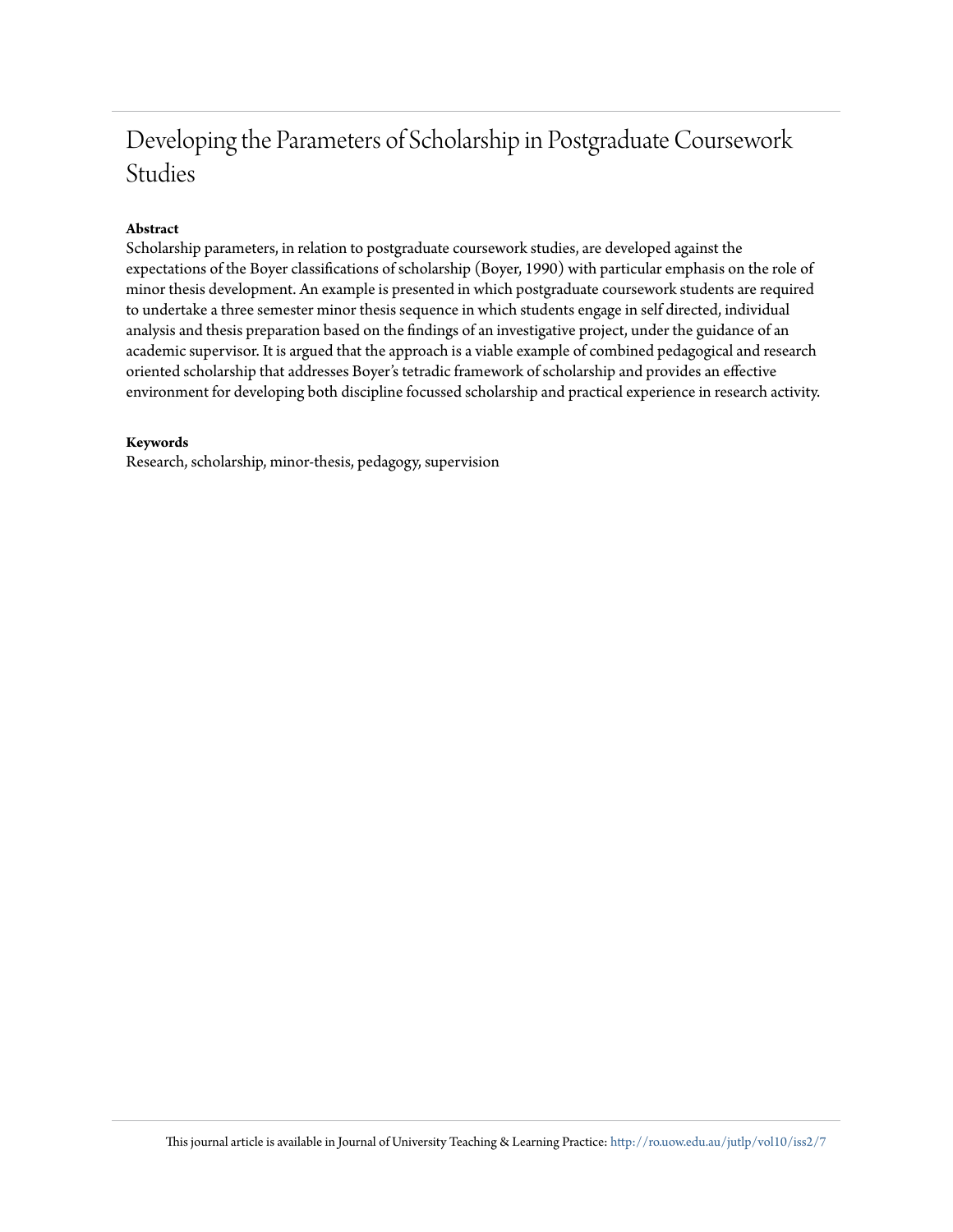#### **Introduction**

This paper discusses the development and application of "scholarship" parameters in relation to postgraduate coursework studies, particularly those involving a mix of coursework components, case-study analyses, project work and minor-thesis activities. The Master of Engineering Management program at RMIT University is used as an example; in this program, students are required to undertake a three-semester, minor-thesis sequence intended to extend on and reflect the core tenets of the program. The activities of the sequence strongly focus on the management of engineering and technology-based organisations. Many engineering and natural-sciences students are deeply instilled with positivist leanings and classically inductive thinking approaches to problem solving (Blaikie 1993). They are trained to ask: What is it? How does it work? How can I fix it or make it work better? They also tend to assume that whatever solutions they identify to a given problem will apply wherever and whenever the problem occurs. Rarely, it seems, are the Who and Why parameters applied. Yet, it may well be that it is in these grey areas of developing understanding about who, what, when, where and why – not necessarily how – that the minor thesis may prove its real value.

 This paper develops the experiential role of the minor thesis in conducting preliminary investigations into significant issues as part of more in-depth formal research activities; for example, in the context of a subsequent doctoral research program or an external industry-based research and development activity. Typically, implementation methodologies in such coursework programs use supervision of industry-based case-studies and minor-thesis development as a formal teaching strategy for developing both discipline-focused scholarship and practical research experience. This paper reviews this approach against the expectations of the Boyer classifications of scholarship (Boyer 1990), and argues that whilst the approach is a viable example of combined pedagogical and research-oriented scholarship, further extension and integration of Boyer's scholarship parameters may further enhance overall student experience.

#### **Perceptions of Scholarship in Postgraduate Studies**

Professor Ernest L. Boyer, in his seminal work on scholarship (Boyer 1990), stresses the importance of students and academic staff to collaborate in the process of thesis development: "The work of higher learning, at the core, is and must remain disciplined inquiry and critical thought" (Boyer 1990, p69). In this integrative context, the academic supervisor and the student are responsible for ensuring that "disciplined inquiry and critical thought" are demonstrably at the root of their research processes, findings, writings and arguments.

Boyer's four-part theoretical model for thinking of scholarship incorporates four core components: the Scholarship of Discovery, the Scholarship of Integration, the Scholarship of Application and the Scholarship of Teaching (which he considers the most critical component in his model).

Boyer's own words give a sense of the Scholarship of Discovery's power to bring students and the academe into active engagement in research-based activity to enhance scholarship:

*The scholarship of discovery, at its best, contributes not only to the stock of human knowledge but also to the intellectual climate of a college or university. Not just the outcomes, but the process, and especially the passion, give meaning to the effort. The advancement of knowledge can generate an almost palpable excitement in the life of an educational institution* (Boyer 1990, p17).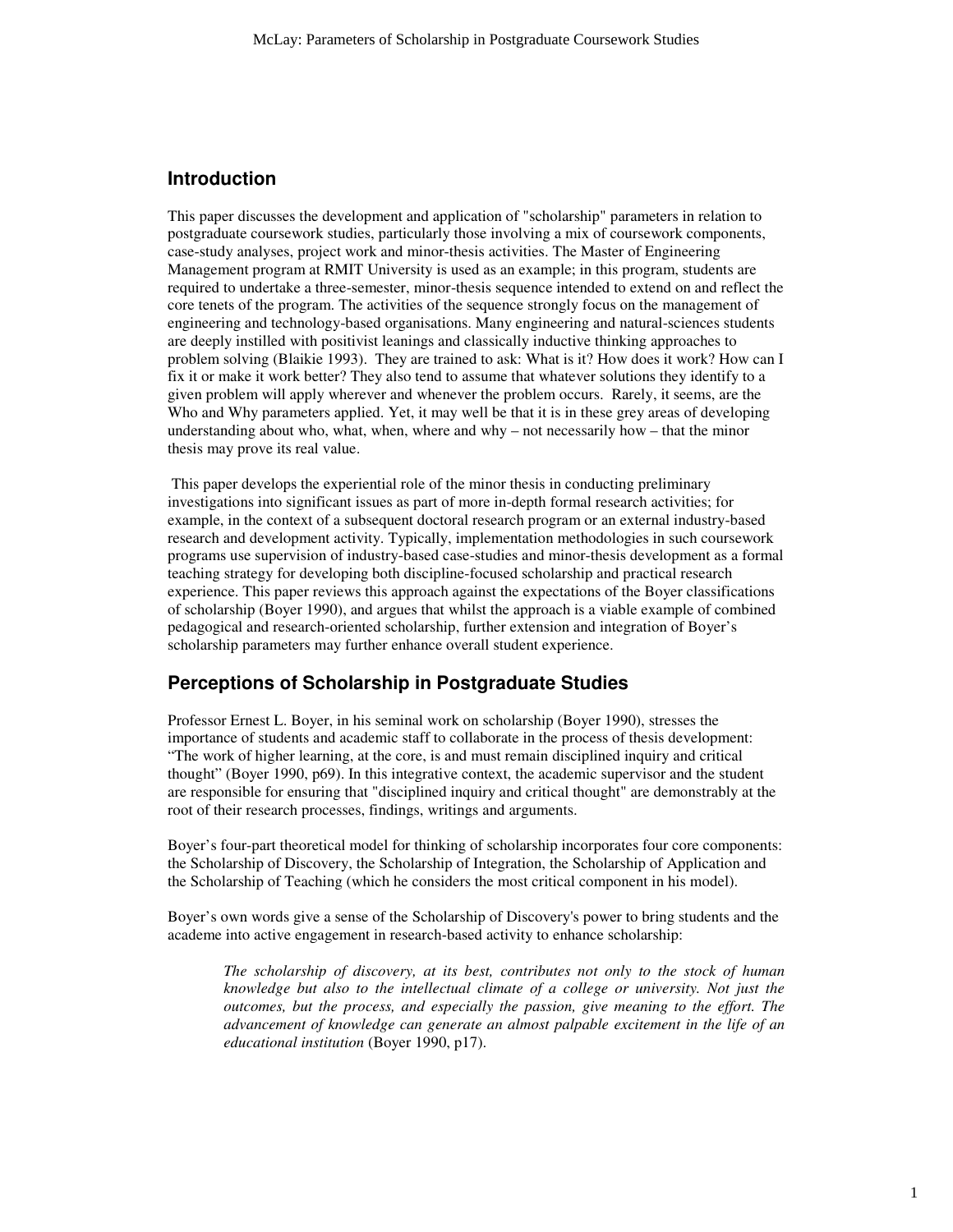Typically, the exercise of engaging in postgraduate study involves a range of learning experiences, very often including a research project and the preparation of a minor thesis. For many engineering students in particular, this can be a daunting task; for others it can provide an exciting insight into the world of research and become the first step towards a higher degree by research or a future career path in research and development. Clark (2002), in his position paper "Evaluating the Minor Thesis", provides a telling yet succinct outline of this process as shaping the expectations of students relative to their experiences of research activity, and argues that the minor-thesis development process can be a significant factor in determining subsequent postgraduate research experience.

Within Boyer's theoretical construct of scholarship, it is readily possible to see how effective research and investigative activity and thesis preparation can help students achieve the rigour expected of scholarship in contemporary academic thought. Designing and initiating the transition from a body of disparate data, extracting coherent information and applying critical thinking and synthesis in its interpretation and application is both challenging and rewarding, as well as a significant influence on intellectual growth. It involves directed observation, data collection and analysis and a capacity to think through both the obvious and the hidden, and the application of a disciplined yet creative imagination in a search for a sustainable argument and coherent explanation. It places extensive demands on intellectual engagement in the exploration and application of knowledge and experience in resolving the unknown.

Boyer's construct of a Scholarship of Integration addresses the need to integrate new and evolving knowledge into, throughout and across established disciplines of knowledge and practice. "The results of a scholar's integrative efforts might help shape public debate and broaden understanding of the issues at hand" (Glassick et al. 1997, p30). All too often, the spectre of resistance to change appears in the form of barriers to entry of new ideas and approaches that challenge understanding, knowledge and experience. These barriers typically appear where there are fixation on existing and proven curricula, embedded systemic teaching strategies and techniques and an established history of assessment practice and performance expectations. However, such environments are also rich grounds for the introduction of new approaches, adaptation and opportunity for growth in integrating new knowledge, skills and evolving cross-disciplinary expertise. For the student, this represents an opportunity for potentially significant added value in their learning experience through a broadening of perception and an introduction to new relationships beyond their expectations.

Boyer's Scholarship of Application extends these integration issues to the building of new expertise and practice in addressing complex problems in a scholarly manner, and then in the real world: this application to a broader context is what Boyer terms the Scholarship of Engagement (Boyer 1996, p11). In large measure, this shift in conceptual positioning reflects the necessary transition from intellectual engagement in academic pursuits (as is typically the case in highereducation teaching and learning environments) to a refocusing on using that same intellectual engagement with new knowledge and skills in resolving real problems in the real world in real time (Braxton & Luckey 2010). Whilst "application" and "engagement" are typically seen within academia as the mechanisms through which faculty members demonstrate their scholarship abilities through publication, applied research and industry and civic relationship building (O'Meara 2010), for the student it has often taken the form of "work-integrated learning" and internship placements. However, the greater challenge that is laid down by the scholarship constructs of application and engagement is for both faculty and graduates alike to use theory and practice to change the world (Fitzgerald et al. 2010).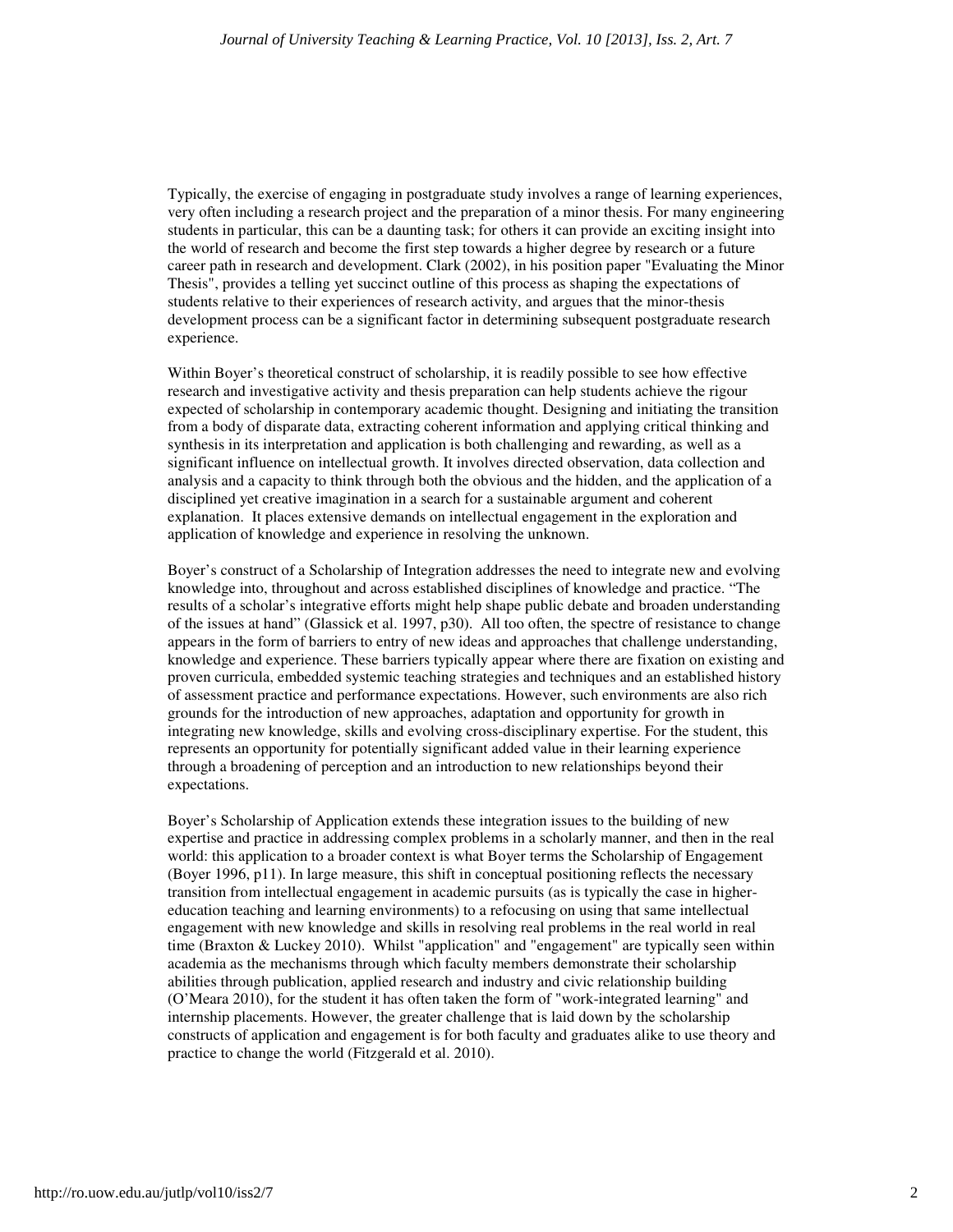The fourth component of Boyer's model, the Scholarship of Teaching, not only focuses on the classroom, but has strong relevance to the role of the project/thesis supervisor. Boyer clearly considers this to be a critical and potentially integrative component in his classification system: "It is the scholarship of teaching that keeps the flame of scholarship alive" (Boyer 1995, cited in Glassick et al. 1997, p2). The progressive shift from a focus on the structure and practice of teaching to a focus on the form and function of learning has been a growing characteristic of the education field over the past 20 years. In turn, this has required a rethinking of the role and purpose of teaching, to where it is increasingly seen as a means to the far more complex and powerful construct of learning. Yet, teaching itself remains not simply a means to an end, but is in itself a growing and complex set of evolving knowledge and practice. As a form of scholarship, it requires active research and enquiry, continuing integration of new knowledge and practice and a level of dedicated engagement and participation in the processes of learning and its application to the real world.

Subsequent research and critique of Boyer's classification scheme has seen both support for its central theme, and arguments to extend and broaden the interpretation and application of his scholarship constructs. In particular there have been calls for mechanisms to evaluate what is meant, implied or interpreted, and the results of actions from the use of "scholarship" as expressed in Boyer's framework (Glassick et al. 1997). Researchers have also pointed out the need to extend the experience and meanings of scholarship in its various forms across the educational community at large (Huber & Hutchings 2005; Hutchings et al. 2011).

Boyer's concerns are reflected in the works of other writers and theorists, although at times difficult to extract and focused on different aspects of the overall theme of teaching and learning in higher education. Indeed, many writers (including Boyer) have largely placed their attention on developing and enhancing pedagogy-oriented teaching and learning in undergraduate programs; however, many aspects (though not all) of adult education are generic across program boundaries, whether undergraduate, postgraduate, coursework-based or research based, and across disciplines.

As a particular example, Ramsden's study of teaching and learning in higher education provides particularly relevant insights into the array of strategies available, their location within particular theoretical frameworks and their relation to the constructs of "surface" or "deep" approaches to learning. His "Theory 3: Teaching as making learning possible" (Ramsden 2003, p110) confronts lecturer and thesis supervisor alike with the challenge of developing active student-teachersupervisor engagement with the subject matter. This in turn reflects Ramsden's core determinate of developing pertinent curricula, implementing relevant teaching strategies, designing appropriate student-teacher-supervisor interaction and encouraging learning processes that collectively create a learning environment conducive to "deep" approaches to learning:

*Deep approaches generate high quality, well-structured, complex outcomes; they produce a sense of enjoyment in learning and commitment to the subject. Surface approaches lead at best to the ability to retain unrelated details, often for a short period of time. As they are artificial, so are their outcomes ephemeral* (Ramsden 2003, p80).

Marshall (2009) specifically addresses the potential for developing higher levels of cognition and intellectual engagement through incorporating thesis or dissertation requirements into curricula:

*Projects and dissertations have always been seen as an effective means of research training and of encouraging a discovery approach to learning…. Such an approach is*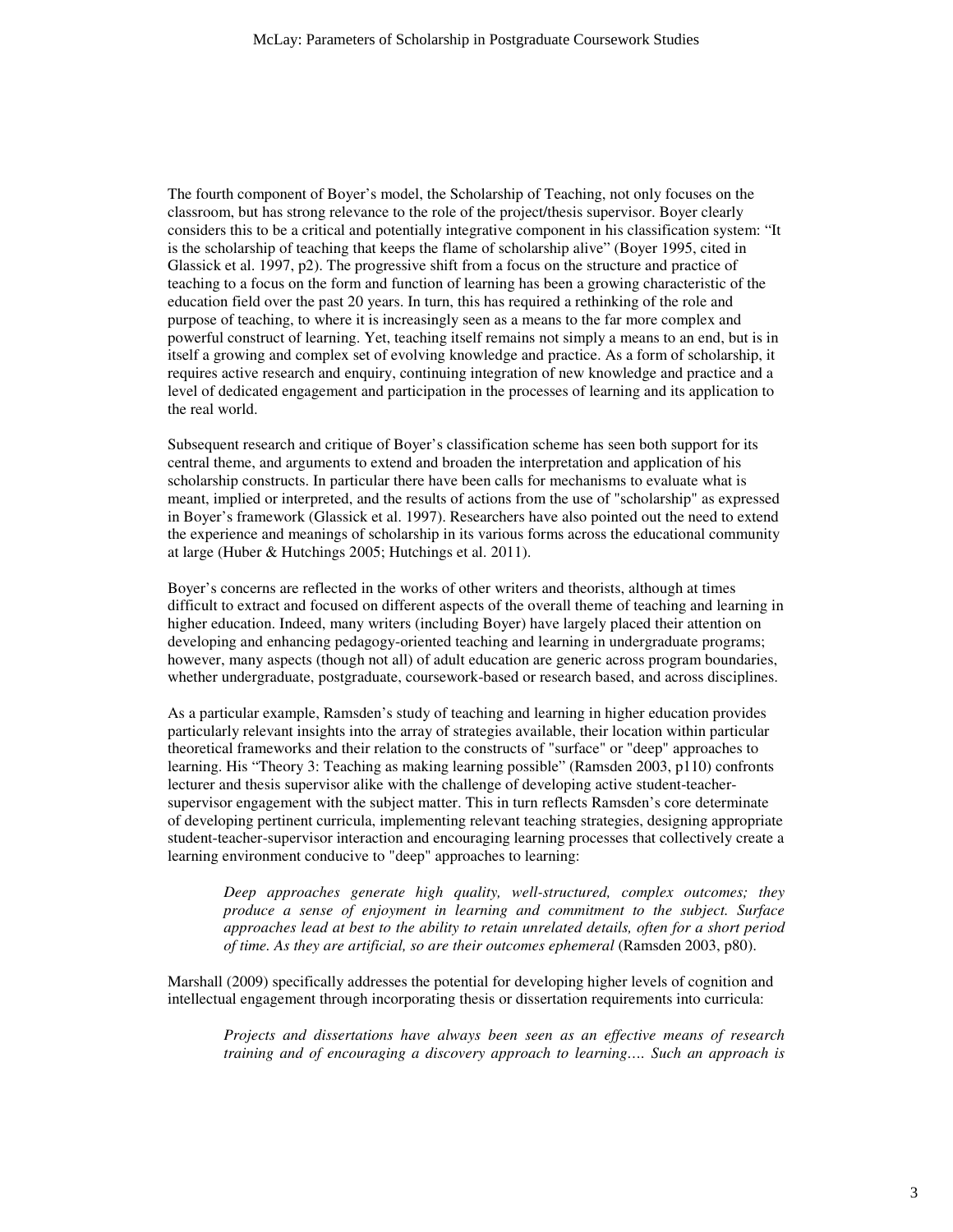*aimed at the development of higher level cognitive skills such as analysis, synthesis and evaluation* (Marshall 2009, p151).

It is a postulate of this paper that it is possible to build a theoretical viewpoint on Boyer's scholarship classifications, and in particular his "scholarship of research", that can bring together a viable teaching and learning strategy for the role of minor-thesis engagement, and specifically its inclusion within curricula at postgraduate coursework level. The approach of incorporating research skills as a core component in university business- and management-related curricula is exemplified by the works of the late Professor Bill Zikmund (vale 2010), Professor Uma Sekaran and many others, who have consistently asserted that business research is an important managerial tool that can significantly influence the quality of management decision-making (Zikmund 2003; Zikmund et al. 2010; Sekaran & Bougie 2011; Cavana et al. 2001). There is significant argument made for the development of business-related research skills that use systematic and objective processes for collecting, collating and analysing business- and management-related data. Zikmund et al. (2010) also clearly place research activity within the purview of epistemology and the search for knowledge, asserting a definition of the practice of research: "The term [research] connotes patient study and scientific investigation wherein the researcher takes another, more careful look at data to discover all that can be known about the subject" (Zikmund et al. 2010, p5).

However, the implication that a student may, through careful and patient study, "discover all that can be known" reflects a number of anomalies and misconceptions about the very nature of research as perceived by the academe and students alike. In essence, research is the means by which we explore, observe, apply the tools and instruments of analysis and formulate conjecture. The likelihood of this ever achieving "all that can be known about" a given topic or subject of investigation is exceedingly unlikely (Magee 1973; Papineau 2004; Popper 1972). Instead, it is important that students are aware that they face a challenging world of uncertainty with continually moving boundaries when entering into research-related activity, whether in the context of coursework programs or fully research-based programs.

Whilst it is possible to identify the characteristics or generic focus of thesis preparation as identified in university course guides and assessment outlines for particular programs, these vary widely in both detail and complexity. However, for all the variations, it is clear that the learning experience of "thesis", whether minor or major, is premised on a supervised academic activity undertaken within locally defined guidelines and subject to rigorous assessment, with clear implications for and expectations of demonstrated "scholarship" capabilities. The student needs to demonstrate clarity of purpose and the application of critical thinking within the parameters of discipline defined theory and practice. The academic supervisor needs to ensure that there is clearly demonstrated compliance with the expectations for scholarly engagement with the subject matter, and that relevant issues identified in the research have been raised and discussed adequately within the constraints and requirements of the program area.

The relevance of the above viewpoints on scholarship, teaching and learning to thesis work is clear. The role of supervisor/teacher is critical to encouraging the student to engage with the subject matter and to providing an enabling, scholarship-oriented environment that actively engenders a pleasure and enjoyment in learning and in the challenge of the unpredictable. This is the realm of the "palpable excitement" of Boyer's "life in an educational institution" (Boyer 1990, p17) and the "enjoyment" that Ramsden (2003, p95, p98) speaks of. Yet there are other, more pragmatic or prosaic ways of thinking about the various theoretical constructs and associated processes involved in research. These include, but are not be limited to: relevant research design, clarity and definition of stated purpose and intent, perceived need and potential benefits, definite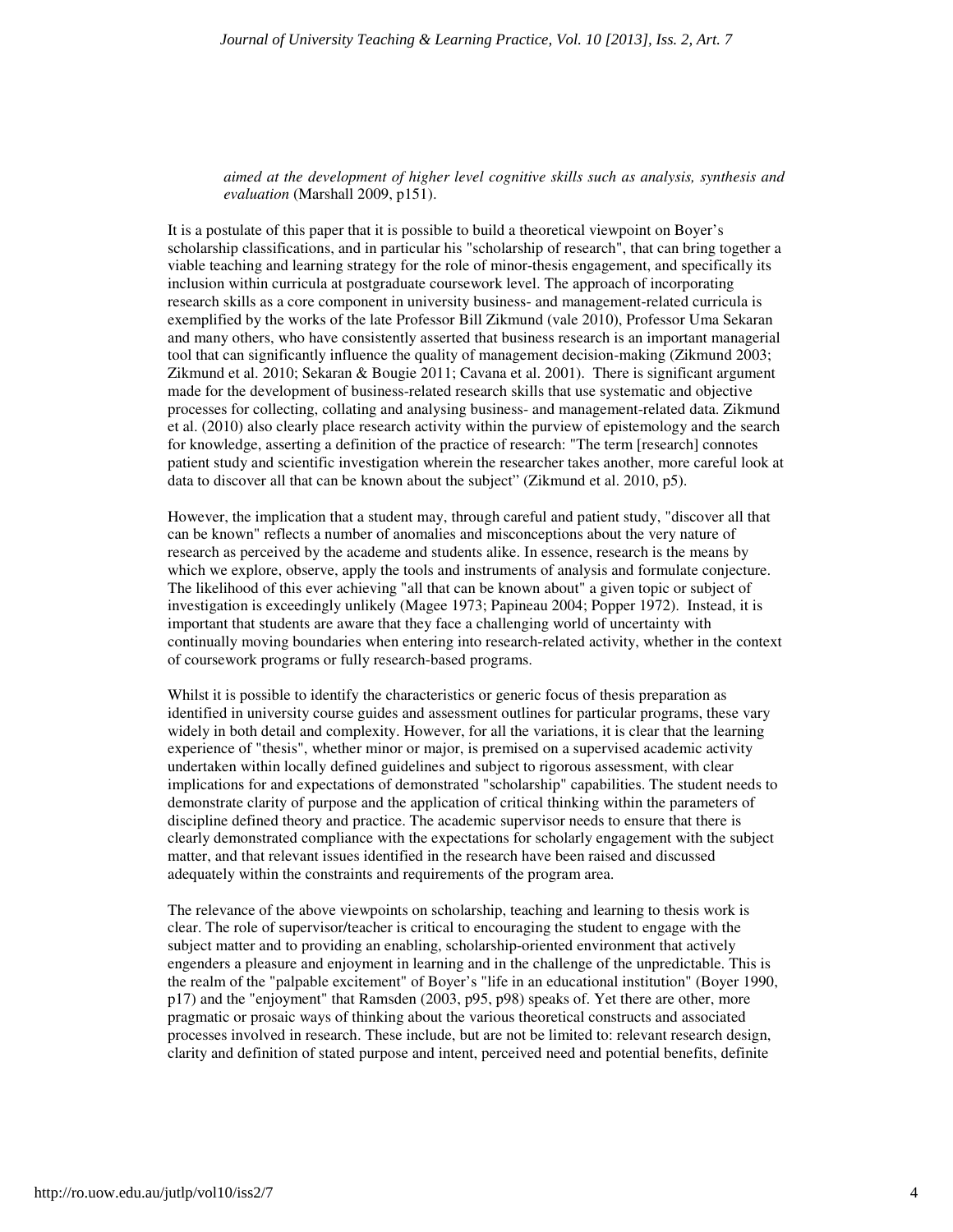and achievable research objectives, relevant and answerable research questions, definable research methodology, reliable data-collection strategies, appropriate measurement regimes and rigourous approaches to analysis and argument development.

However, even these traditional, essentially positivist foci for research practice are being challenged in the light of more contemporary approaches to business- and management-related curricula and the educational use of research as a viable teaching and learning strategy (Cassell  $\&$ Lee 2011). The central issue is that of expanding the space of learning. This invokes shifting students out of the established textbook/lecture orthodoxy of a directed and positivist tradition of thinking (Cassell & Lee 2011 p2), to the far greater challenge of encouraging students to determine for themselves their own approach to a problem or issue and selecting and applying – and perhaps even developing – their own choice of appropriate research strategies.

What value, then, does the formal inclusion of research activity provide or add to a curriculum? How does it contribute to, enable or enhance student experience and quality of learning? Cassell and Lee (2011) explore these issues and questions as well, addressing them as components in key issues in the growing area of business- and management-oriented research. In effect, these new areas of argument and challenge produce a shift in the underlying purpose for the presence of research in academic curricula: away from the traditional construct of academic ownership of research as a particular strategy to set in concrete previously taught concepts, to one of proactively producing a new category of research-skilled graduates, capable of both critical reflection and rigorous analysis and willing to challenge the historical bastions of business and management education and practice. Given the demonstrable failure of so many historically informed and structured management decisions in recent years, and the resultant global economic crises, this has the potential to significantly shift the ground on which a wide range of academic curricula in management-related programs have been constructed.

#### **Case Study: Master of Engineering Management**

The Master of Engineering Management is a typical coursework-based postgraduate program. It specifically aims to challenge students to demonstrate that they can meet increasing industry and government demand for knowledgeable, creative and responsible leadership in managing technology-based organisations and systems. Since its inception in 1996 the program has graduated more than 300 students, with approximately 10% continuing on to doctoral studies both in Australia and internationally. An average of more than 50 students is active in the program at any one time, 90% of whom come with academic backgrounds in the engineering disciplines. Whilst the program is primarily targeted at engineering professionals, it also attracts participants from various technology-related backgrounds. The essential focus of the program is to develop students' skills and capabilities in thinking strategically; challenging established practices and norms of industrial behaviour; developing innovative approaches to managing an ever-changing technology base; developing a systems approach to problem-solving; and addressing opportunities for developing competitive advantage. Students are exposed to and encouraged to address and engage with real-world issues, and to assume responsibility for their own learning and key directions for their investigative/research activities. Currently, the program is structured as onethird core coursework, one-third elective coursework and one-third mandatory investigative casestudy and research activity.

The pedagogical design of the program has progressively evolved from an original focus on classroom-based teaching with limited opportunity for divergence from a fixed set of curricula and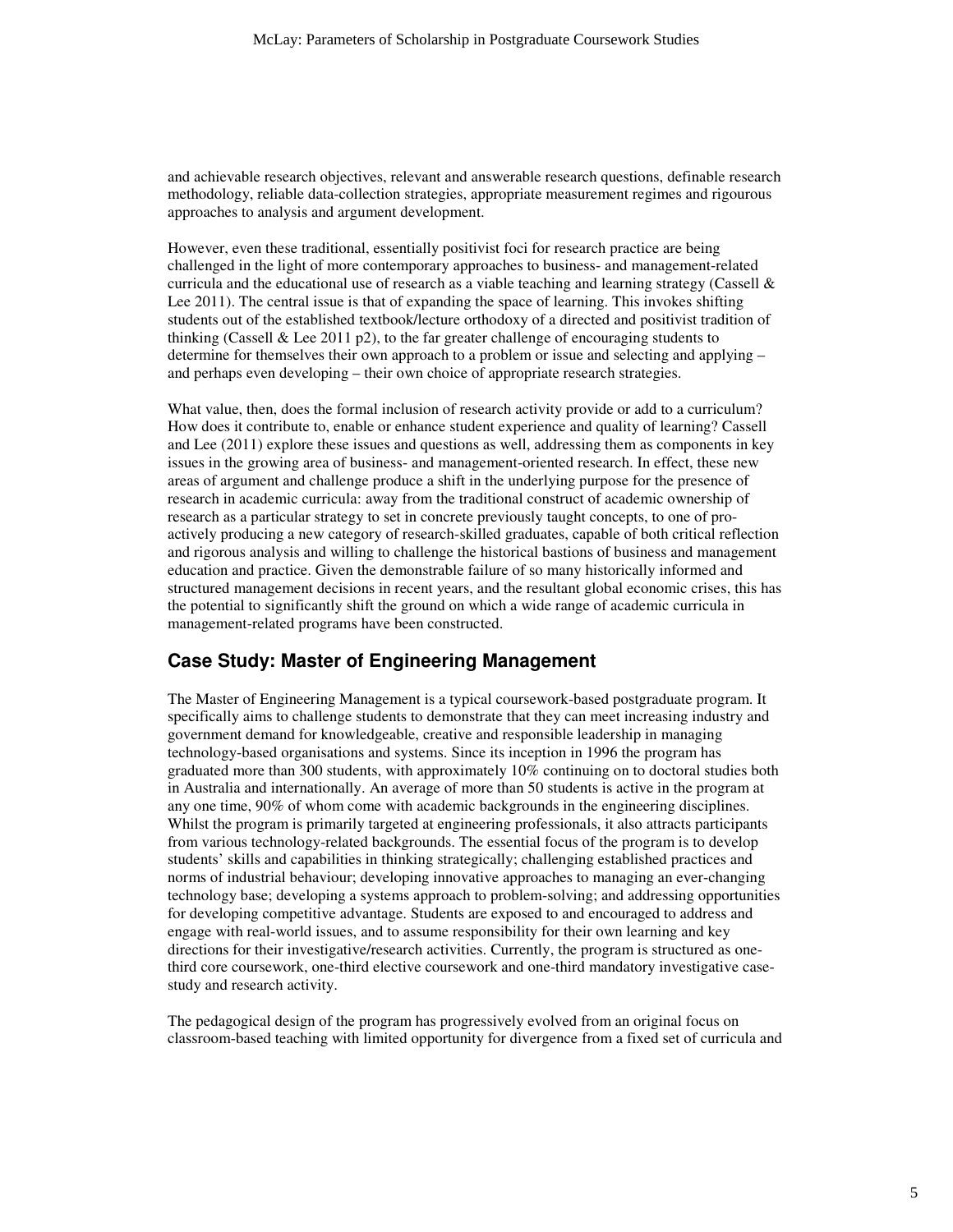assessment requirements, to a more flexible structure that gives students choice and control over 66% of their program, as well as choice in delivery mode. Pedagogical adaptation has seen a significant shift from the lecturer as a central and controlling authority figure to a more collegiate form of engagement. The design and introduction of independent-learning guides and the subsequent development of more-flexible online delivery have offered students a wider range of teaching and learning modes.

The inclusion of the investigative and research component in an otherwise coursework-based program was a response to widespread discussion of the "Review of Engineering Education" undertaken by a joint Task Force of the Institution of Engineers Australia, the Academy of Technological Sciences and Engineering and the Australian Council of Engineering Deans. This review identified the need for a culture change in engineering education focused on producing graduates capable of leading the engineering profession in active engagement with the continuing reality of increasingly frequent social, economic, environmental, and cultural challenges and technological transitions (Institution of Engineers Australia 1996).

Given this background, the engineering management minor thesis sequence was initiated in 2000 with a one-semester research-methods course, during which students develop an initial research proposal identifying a problem or opportunity, developing a research methodology and approach and identifying appropriate investigative strategies. The research activity is carried out throughout the following semester through a formal literature review and data collection, collation and analysis. The third semester involves the formal writing and submission of the final minor thesis, expected to be on the order of 15,000 to 20,000 words. This full sequence is individually supervised by an academic supervisor. Students are encouraged to determine their own choice of topic, albeit in consultation with the Program Director and potential research supervisor. This individual selection of research topic results in a very wide array of topics being addressed. It should be noted that local students working in industry invariably negotiate topics of direct relevance to their workplace and with the support and encouragement of their employer. This provides a unique opportunity for the program and its academic staff to actively engage with industry through student participation in addressing real-world, industry-based issues. Typically, 20 to 25 students take the minor-thesis sequence each semester, with the program's academic staff supervising three to four students each, based on their own research interests and expertise.

The following recent successfully completed research topics typify the range and complexity of issues addressed:

- Application of New Technologies and Systems in Bushfire Management;
- Quality Management Issues in a Global Supply Chain;
- Predicting the Impact of Planned Outages on a Electricity Power Grid;
- Measuring Employee Performance in an Automotive Company;
- Improving Clinical Engineering Services in the Healthcare Industry;
- Developing an Integrated Management System: Environment, Safety and Quality;
- Impact of Government Legislation on Project Management Methods;
- Identifying Constraints in Technology Leadership;
- Effectiveness of Knowledge Transfer and Knowledge Management Systems in a Large Organisation.

The curriculum structure and supporting materials for this investigative research component are largely drawn from the body of published works on applied research, business research, technological innovation and change management, plus elements from social research, given that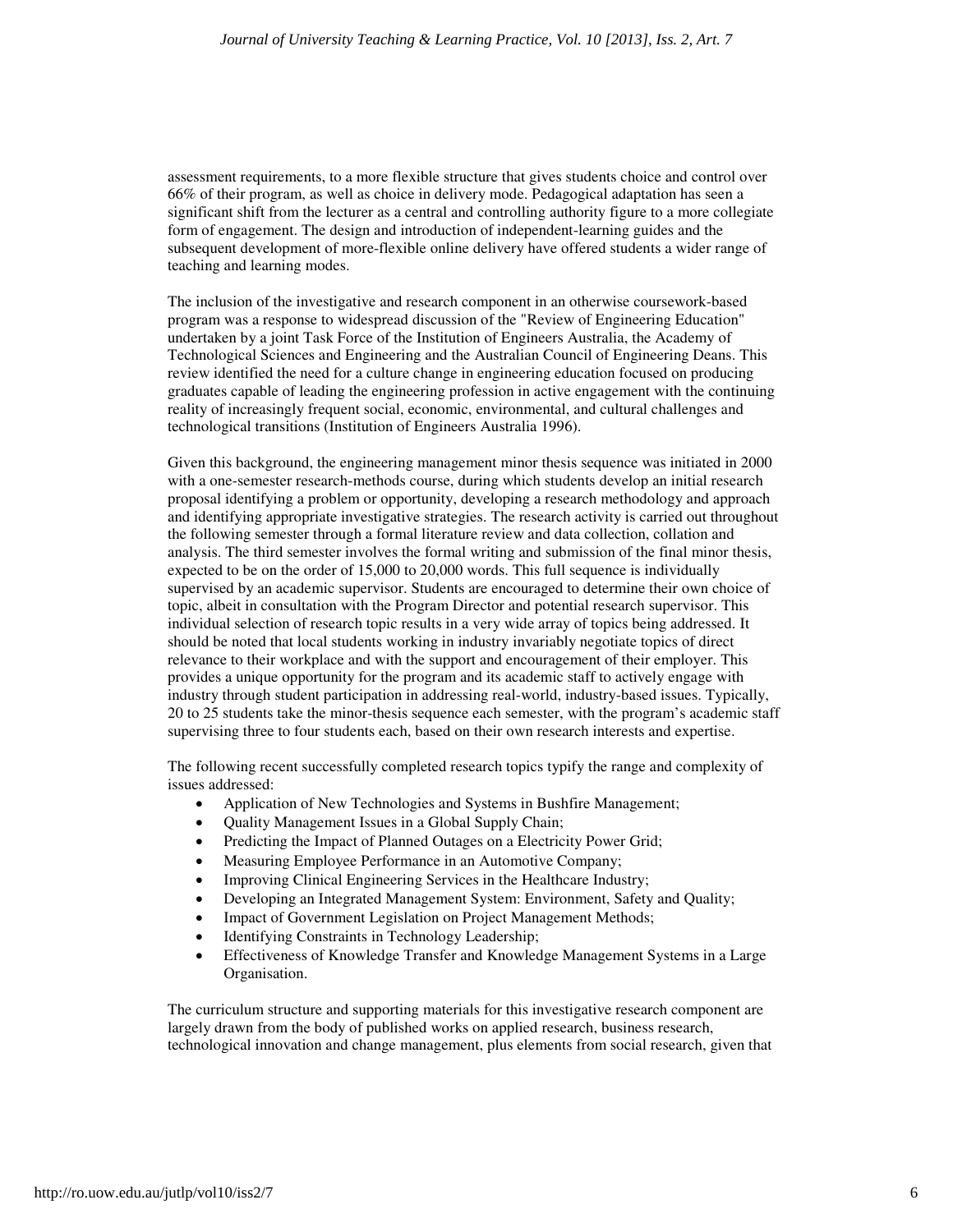beyond the more obvious technology issues, engineering firms are made up of people, with all the attendant concerns and issues that social structures and interrelationships bring with them. This overall approach is based on the view that research is essentially a complex process, inevitably reflecting the interests, values and expectations of its proponents (Cavana et al. 2001, p8).

The relationship between student and supervisor is primarily focused on helping the student develop a rigorous and independent approach to analysis, particularly through encouraging the student to apply strategic and innovative thinking and critical reflection to key issues, and to integrate discipline-based theory and practice in both the research process and findings. The student's specific responsibilities lie in demonstrating a capability for conducting rigorous and independent investigation and analysis of project findings and the exploration and understanding of key issues, and for identifying potential future applications and broader engagement.

|                                                          | <b>Minor Thesis</b>                                                                                                                                          | <b>Major Thesis</b>                                                                                                                                                          | Convergence or<br><b>Differentiation</b>                                                                                                     |
|----------------------------------------------------------|--------------------------------------------------------------------------------------------------------------------------------------------------------------|------------------------------------------------------------------------------------------------------------------------------------------------------------------------------|----------------------------------------------------------------------------------------------------------------------------------------------|
| <b>Problem or Opportunity</b><br><b>Definition</b>       | Invariably pragmatic in<br>orientation and primarily<br>focused on developing<br>understanding about what is<br>known about a potentially<br>esoteric issue. | May be more esoteric in<br>nature, although<br>invariably focused on<br>investigating in-depth<br>some specific real-world<br>problem or issue with a<br>future orientation. | Clarity of purpose and intent<br>critical to success in both.                                                                                |
| <b>Context Development and</b><br><b>Scope</b>           | Often a broad context but<br>with limited scope, which is<br>essential for realisation<br>within time and resource<br>constraints.                           | May be more detailed in<br>development of context,<br>with more intensely<br>defined and focused<br>scope.                                                                   | Potential for minor-thesis<br>approach to explore initial area<br>of understanding prior to more<br>intensive activity in a major<br>thesis. |
| <b>Currency and Future</b><br><b>Orientation</b>         | Primarily focused on<br>"currency": what has been<br>evidenced and is now<br>known to be.                                                                    | Primarily focused on<br>growth of knowledge<br>with a strong future<br>orientation.                                                                                          | Potential to view minor thesis<br>as documenting known facts,<br>on which a major thesis may<br>build new findings.                          |
| <b>Methodology</b> and<br><b>Theoretical Positioning</b> | Limited but rigorous, with<br>demonstrated competence<br>in research methodology<br>and practice.                                                            | Extensive and rigorous,<br>with demonstrated<br>advanced competence in<br>the field of interest.                                                                             | Potential to use minor thesis as<br>a tool to establish appropriate<br>methodological approach for<br>major thesis activity.                 |
| <b>Strategy Development and</b><br><b>Orientation</b>    | Often focused on meeting<br>short-term requirements.                                                                                                         | Primarily focused on<br>meeting stringent longer-<br>term demands.                                                                                                           | Potential for minor thesis to<br>provide initial testing of ideas<br>from which larger-scale<br>research may be developed.                   |
| <b>Knowledge Base</b>                                    | Largely focused on<br>developing understanding<br>of what is known and<br>practiced in current<br>contexts.                                                  | Largely focused on<br>expanding barriers of<br>knowledge through<br>adding new knowledge<br>and potentially leading<br>to new practice.                                      | Need to understand what is<br>known before attempting to<br>address what is not known.                                                       |
| <b>Commercial Opportunity</b>                            | Limited but possible,<br>typically speculative in<br>nature.                                                                                                 | A critical expectation of<br>significant contribution<br>to potential<br>commercialisation.                                                                                  | From short-term opportunistic<br>advances to longer-term<br>strategic alliances.                                                             |
| <b>Publication Potential</b>                             | Clarity of discussion and<br>critical exposition, with<br>excerpts suitable as<br>conference papers.                                                         | Compelling/defensible<br>argument suitable for<br>major publication.                                                                                                         | Both provide opportunity for<br>formal publication.                                                                                          |

#### **Table 1: Comparison of Minor and Major Theses**

Table 1 gives an analysis of the curriculum documents for this coursework program and other more research-based programs, and compares the minor and major theses against a limited set of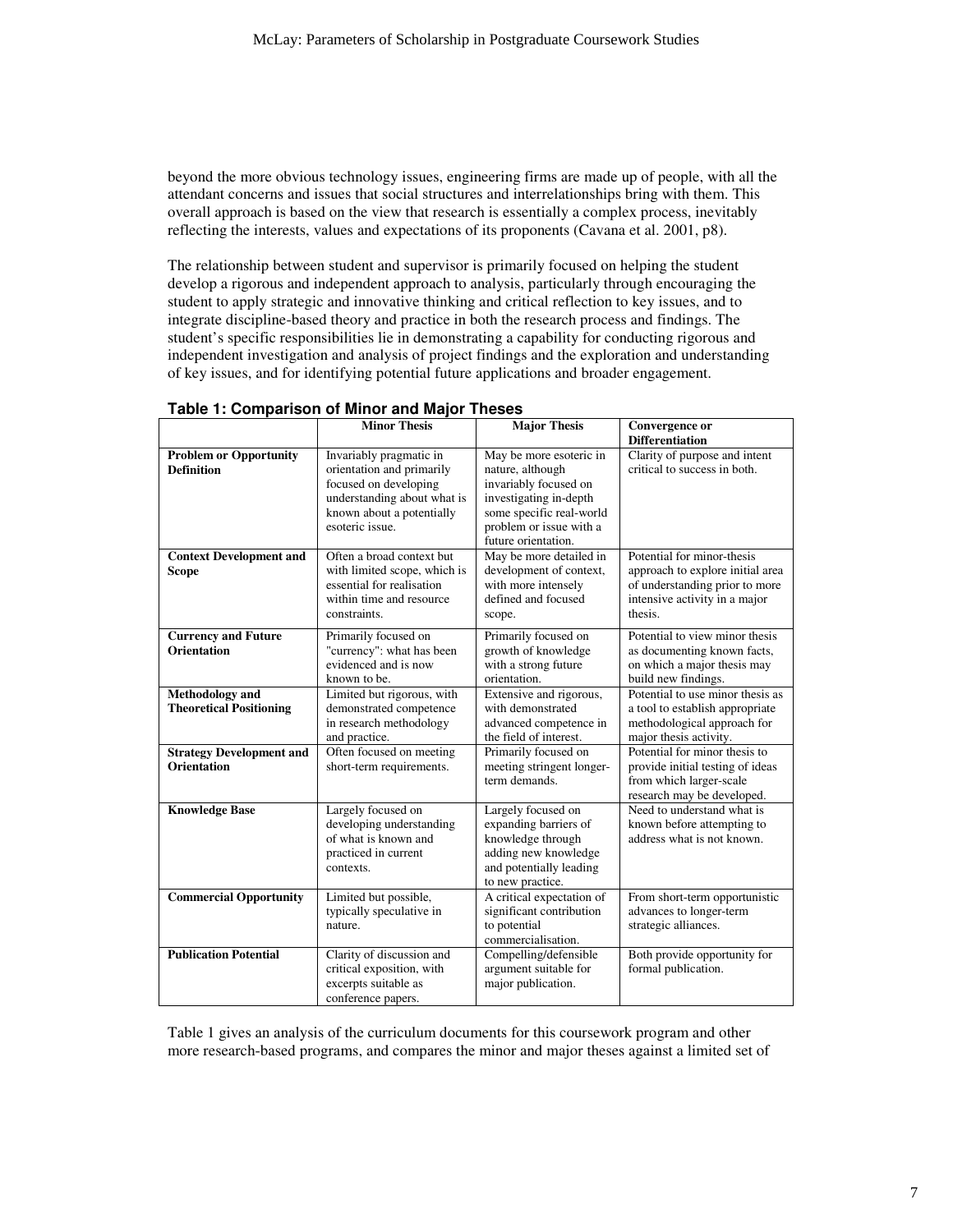typical thesis characteristics, particularly with regard to a future role for the minor thesis as precursor to more formal research activity. Note that these reflect key characteristics referenced earlier in the discussion on perceptions of scholarship in thesis development.

### **Pedagogy and Related Teaching and Learning Issues**

In general, the processes of supervision that apply in minor thesis work do not differ greatly from that of supervising formal research theses, in that outcomes are expected to demonstrate a clear understanding of a stated problem or opportunity and develop, implement and test solutions in defined contexts. Where differentiation does exist, it appears to be largely in relation to the extent or scope of the research undertaken and the expected depth of detail and extended rigour of analyses being applied. The pedagogical attributes of the minor thesis are strongly oriented towards the development of both theoretical and practical understanding and competencies in research methodology (as discussed above); the application of program tenets to develop understanding and, potentially, the resolution of an identified issue; and a value-added experience of effective and enlightening supervision.

The current graduate attributes and associated course and assessment requirements listed for a minor thesis in Table 2 also identify students' expected characteristics, thus provide insights into the potential needs and direction for minor-thesis pedagogy and successful, value-adding supervision. Whilst reflecting a commonly used approach to identifying how a particular program or course will contribute to student growth in skills, knowledge and expertise, it also identifies the generic core areas on which supervision must necessarily focus, and in which all of Boyer's scholarship ideals may be applied.

| <b>Graduate</b>   | <b>How Course Addresses</b>                                                                            | <b>How Assessment Addresses</b>                                                    |
|-------------------|--------------------------------------------------------------------------------------------------------|------------------------------------------------------------------------------------|
| <b>Attributes</b> | <b>Attributes</b>                                                                                      | <b>Attributes</b>                                                                  |
| Knowledgeable     | Develops knowledge and                                                                                 | Requires demonstrated understanding of                                             |
|                   | understanding of key concepts.                                                                         | key issues.                                                                        |
| Creative          | Encourages creative approaches to<br>resolving real-world problems.                                    | Provides opportunity for creative problem-<br>solving.                             |
| Critical          | Provides opportunity for critical<br>reflection on key issues and<br>development of critical thinking. | Requires in-depth critical argument.                                               |
| Responsible       | Develops theme of industry taking<br>responsibility for its actions                                    | Requires development of strategies<br>reflecting responsible thinking and actions. |
| Employable        | Develops strategic management skills.                                                                  | Requires demonstrated capacity for<br>strategic thinking.                          |
| Life-long         | Encourages students to continue to                                                                     | Provides framework for extending learning                                          |
| Learners          | explore and develop themes and<br>issues of specific interest.                                         | activities beyond direct scope of current<br>course/program.                       |
| Potential         | Strongly emphasises leadership                                                                         | Requires student to take an active                                                 |
| Leaders           | potential and identifies key areas                                                                     | leadership role either in group activities or                                      |
|                   | requiring current and future                                                                           | in development of assessment materials.                                            |
|                   | leadership.                                                                                            |                                                                                    |

**Table 2: Graduate Attributes for Master of Engineering Management Thesis** (derived from McLay 2012a)

Clearly, though, it does not provide either the specifics or the metrics for an interpretation of exactly how individual theses may meet the required attributes. For example, how is the graduate attribute "knowledgeable" to be interpreted in the context of the minor thesis and in relation to the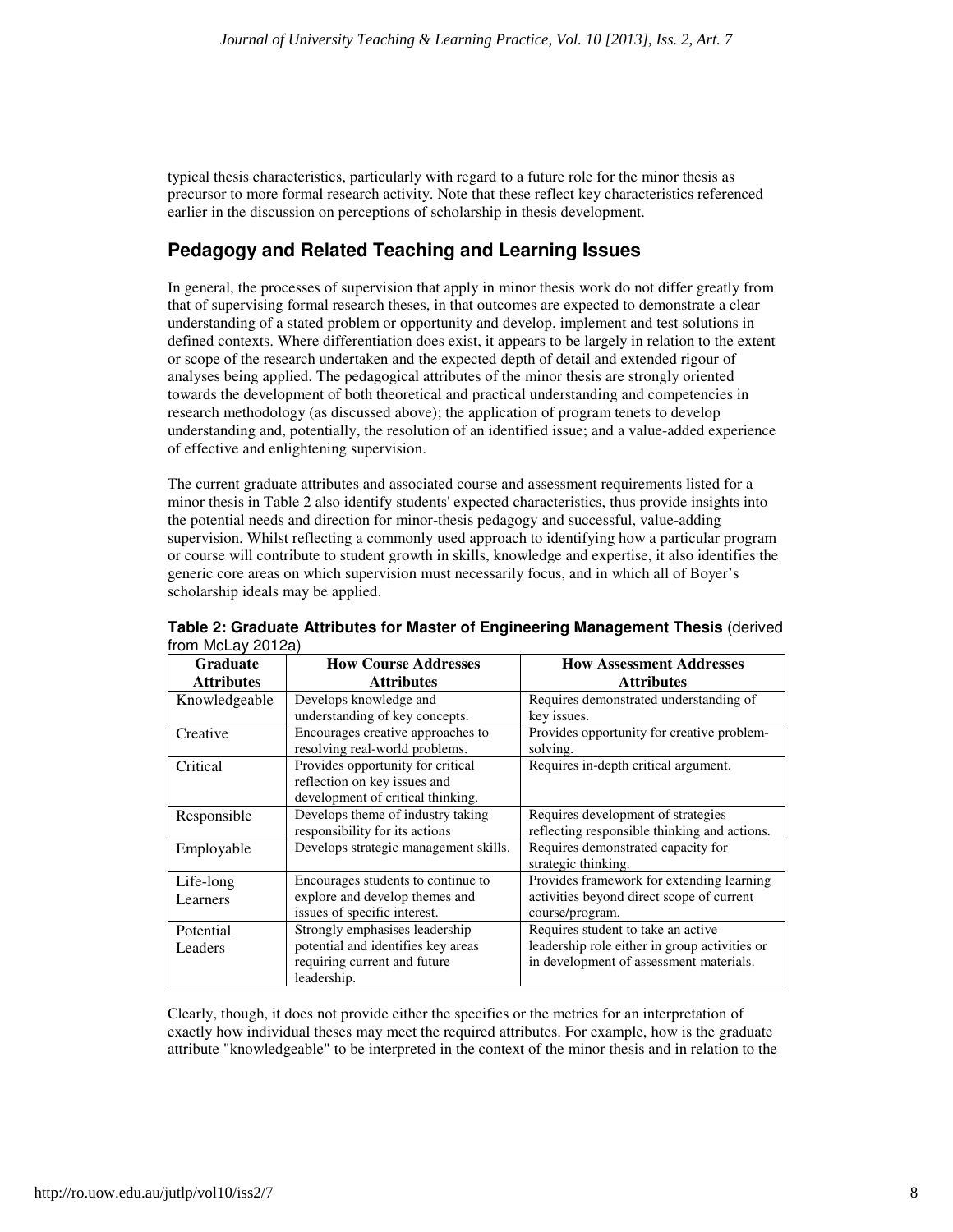role of the supervisor? Is it to be directed only at developing understanding in the key disciplinebased areas of knowledge? Or could it be interpreted as incorporating the methodological approaches, strategies, rationale, intent and purpose in a particular area of research activity? For the supervisor, this may in turn provide challenging variations in demand for an interest, and for skills in strategic thinking about issues, purpose and intent, versus a detailed and technically specialised background.

It is not uncommon for minor-thesis students to say, "I am interested in … but I have no real working knowledge about it." For the supervisor this raises immediate concerns about the perceived necessary conditions or level of entry knowledge and skills required to undertake meaningful research activity. On the other hand, it also indicates an opportunity for the student to experience real growth in understanding! It is also typical of the election to investigate an emerging area of research interests where little or no background data or information is readily available. Developing skills to help students address these challenging new areas is clearly relevant to both major- and minor-thesis supervisors. The supervisor must make sure students have the opportunity to identify and engage in creative problem-solving strategies, reflect on key issues and engage in critical thinking as a "deep learning" strategy (Ramsden 2003; Biggs & Tang 2007) that applies cognitive processes to resolving challenges and enhancing engagement in developing in-depth arguments. All this is in the context of also ensuring opportunity for students to develop leadership skills and a disciplined and imaginative creativity that builds and extends intellectual endeavour.





It would seem then that some thought is needed on what constitutes core purpose and intent for the introduction of a minor thesis and its actual role in the implementation of the Boyer model of scholarship in postgraduate programs. What is it meant to do? What purpose does it serve in the overall scheme of developing demonstrable knowledge, skills and expertise through identified processes subjected to the demands of academic rigour, requirements for expression of independent thought and action and compliance with specific assessment criteria? Further, how is this core purpose to be translated into Boyer's classifications of scholarship in a concrete way?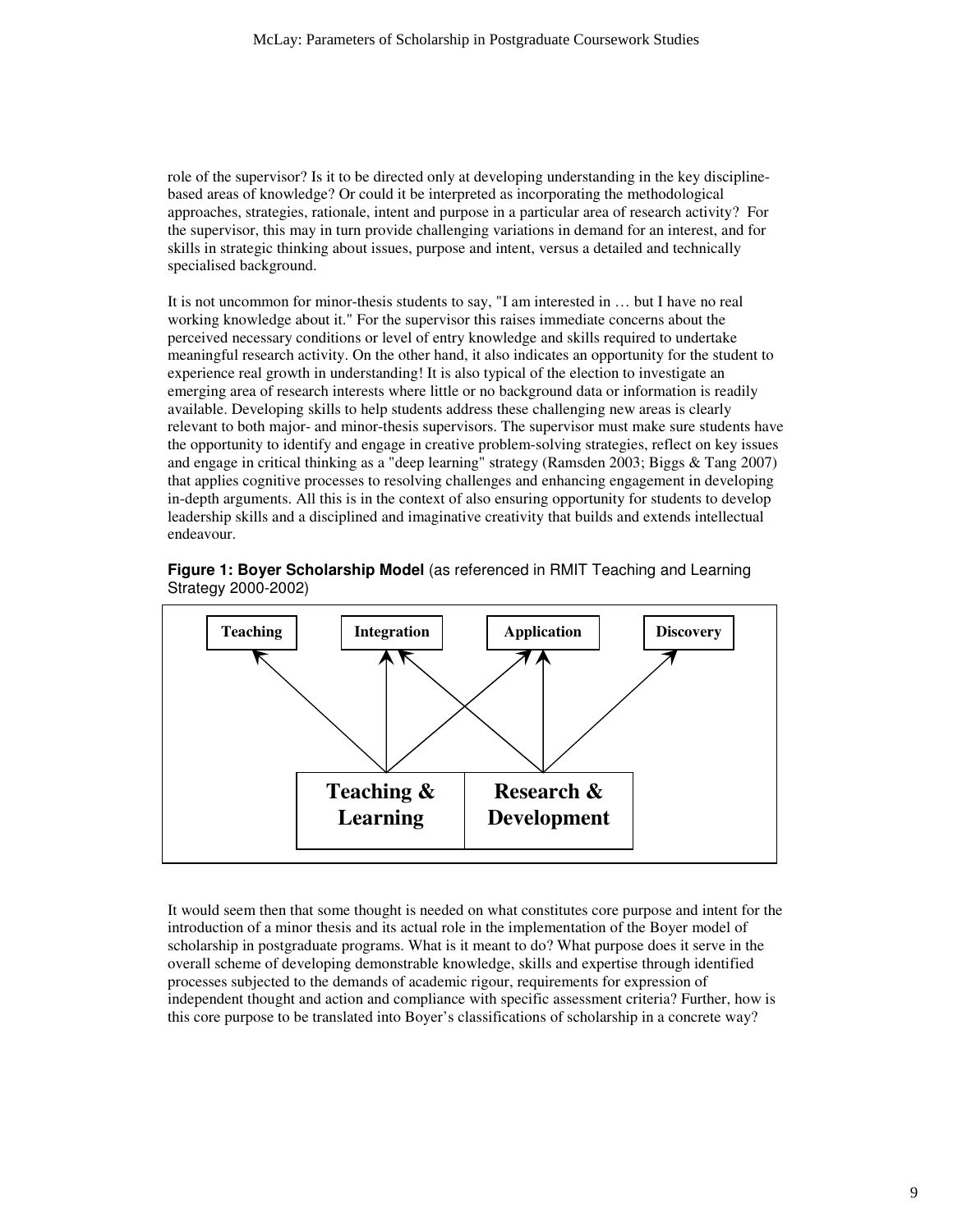In the particular minor-thesis example outlined above, the thesis activity is structured as a threesemester sequence. In the first semester the student is largely engaged in class-work/courseworkbased learning that directly and intensely involves the processes associated with Boyer's Scholarship of Teaching. Students are introduced to the theoretical underpinning of research methodologies. What are they? Who developed them? When were they developed? Why do we have them? How do we use them? What does it all mean in the broader sense of individual and related discipline areas? What are the connections between theory and practice and how are they formulated in relation to the student's own selected research topic (McLay 2012b)?

Within a lecturer-directed environment, open discourse with peers and staff develops the selfdirected and disciplined learning process so essential for the successful researcher. Thus, the minor thesis clearly commences within the ambit of the Scholarship of Teaching, the quality of which will largely influence the direction, structure and potential success of the subsequent research activity. The supervisor's role here is clearly pivotal as the student prepares to identify and go through the processes of formal problem or opportunity definition and the matching of these against the options for developing a formal research methodology and approach.

The minor-thesis process further progresses through the Scholarship of Integration as students grapple with how to design and construct a meaningful and effective research strategy. At this stage, students and supervisors typically find themselves having to operate across discipline boundaries. Engineering students, for example, suddenly find themselves faced with having to explore issues related to social science, health, or business. This broadening of perceptions and valuing of other discipline bases can play a significant role in the development and maturing of a successful researcher and, by extension, a quality graduate.

As the student then proceeds to implement the selected research strategies and faces the all-toooften confusing task of resolving the many pragmatic and conceptual issues that face and challenge all researchers, the supervisor must again take on a challenging and pivotal role if Boyer's Scholarship of Application and Scholarship of Engagement are genuinely to bring theory and practice together in scholarly service to address real-world concerns.

More difficult to perceive is the application of the minor thesis to the Scholarship of Discovery. Experience has shown that occasionally minor-thesis students do make that unique breakthrough that produces something new, or at least a new insight into an old problem or issue. It is perhaps here that a new role for the astute supervisor can be argued for: to be able to identify when a piece of minor-thesis work begins to approach boundary conditions and to raise conceptual or practical challenges that demand further empirical attention in a more formal or major research environment. In terms of the Boyer scholarship model, there would appear to be a prima facie case that the minor thesis has a serious role to play, at least in connecting, and potentially operating across the scope of, the four scholarship areas, particularly when it leads to major research.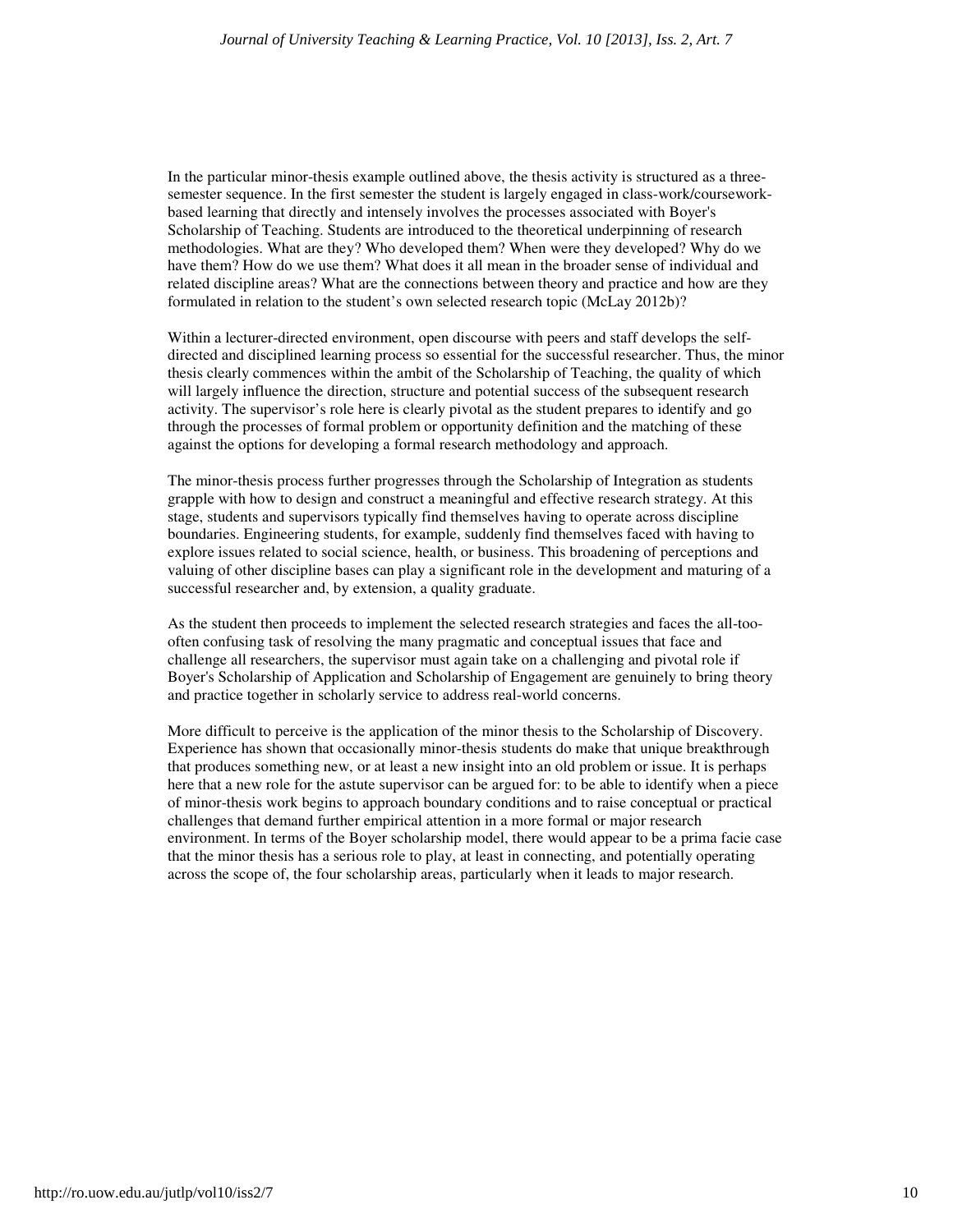

**Figure 2: Relationships Between Minor-Thesis Students, Supervisors, Activities and the Boyer Scholarship Classifications**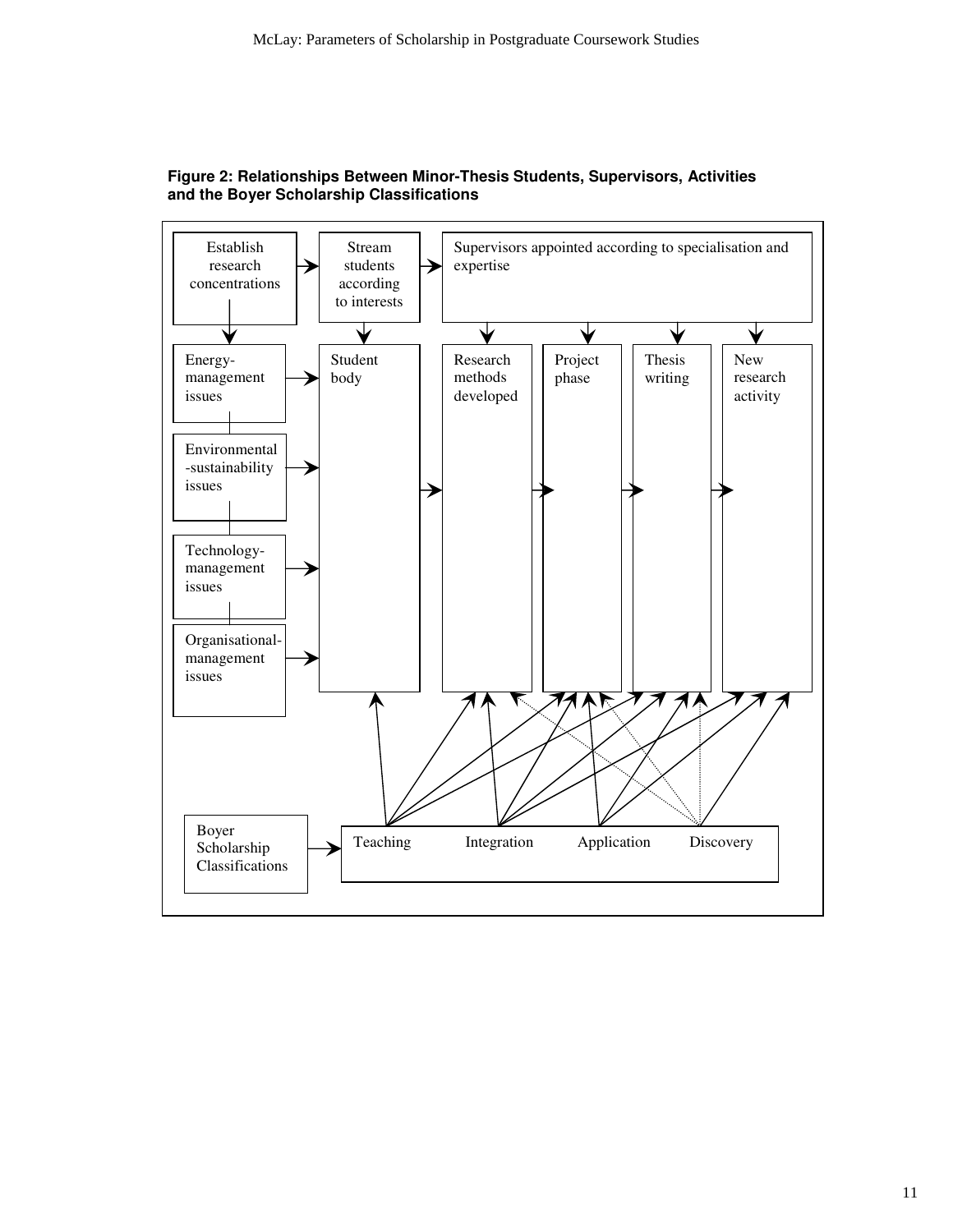### **Proposed Future Models for Minor Theses and Relationship to Major Thesis Work**

The generic theme discussed throughout this paper of using the minor thesis as an introduction to, or providing background development for, subsequent formal research has developed from the reality of many past coursework students returning to discuss taking their minor thesis into formal PhD research or industry-based project activities. This has included projects focused on opportunities to enhance technology management and related governance issues, and both government- and industry-supported research and development projects (one particularly successful example can be seen at http://amcrc.com.au/rmit-student-prize-winner).

This approach, then, provides a possible basic framework for thinking about the future role of the postgraduate minor thesis as an effective research medium and the developing role of the postgraduate minor-thesis research supervisor. In the case of the Master of Engineering Management program, there would seem to be a strong case for defining specific areas of research concentration within the minor-thesis program itself, supplementary to and supporting the research and development concentrations already defined within the existing department and school structure.

Figure 2 provides a possible framework for thinking about the relationships between minor thesis students, supervisors, activities and the Boyer scholarship model (exemplar research concentrations are derived from the Engineering Management discipline area).

### **Perspectives on Minor-Thesis Supervision**

In effect, this reflects a significant paradigm shift in teaching and learning within an otherwise coursework-based program. The requirement is for a move from the coursework world of clearly defined and stated learning objectives with required outcomes stated in tightly defined, and very often discipline-specific, language. Instead, students and supervisors should move to a differently defined and yet rigorous world of exploration, explanation and potential discovery, albeit still within the common bounds of the home discipline. This reflects the Boyer Scholarship idiom of moving from teaching, through integration and application, to the potential for discovery and active engagement in bringing theory and practice to bear in resolving real-world problems and issues.

For the coursework academic turned supervisor, this may well prove to be quite daunting, at least initially. Yet, the initial processes of preparing for supervision would appear to call for a no-lessstructured approach than effectively preparing for a successful classroom-based lecture series. For example, the following short list of supervision tasks clearly requires preparatory thought and a goodly proportion of duty of care:

- Ensuring that both student and supervisor are alert, aware and committed from the outset to the application of rigorous and systematic methods throughout the research activity (whatever the methodological regime may be).
- Clearly articulating the processes of problem or opportunity definition that may apply to the specific field of enquiry, and ensuring there is agreement on the actual purpose and intent of the activity, the research questions to be addressed and the locus of the research focus.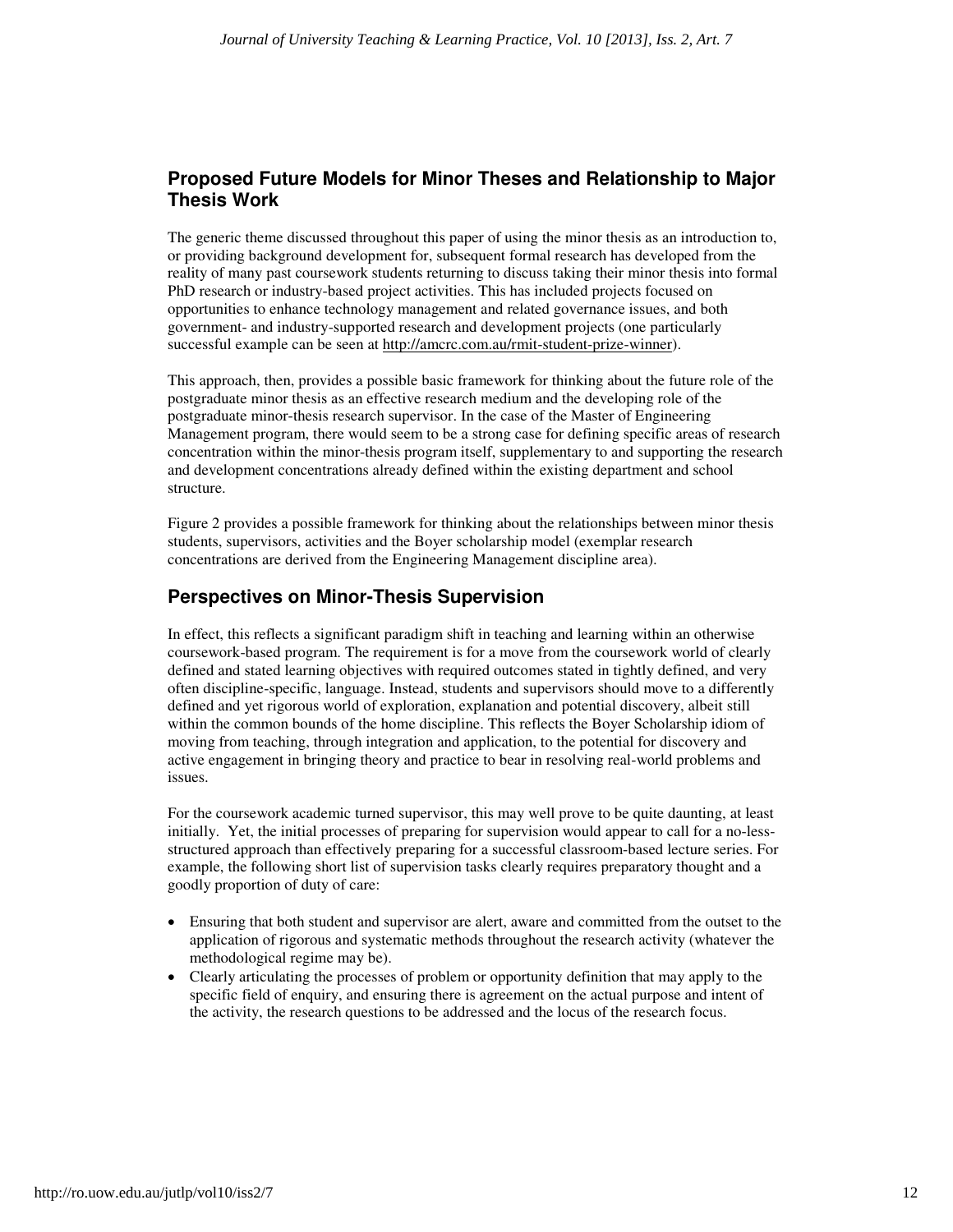- Guiding the novice researcher through the maze of research-methodology selection to ensure coherence between stated purpose, formalised research approach and subsequent research activity.
- Advising on effective research design, given the specific field of enquiry.
- Facilitating access to appropriate tools for data collection, collation and analysis, whether software, hardware or conceptual frameworks.
- Ensuring currency with relevant contemporary theory and practice.
- Determining an appropriate level of complexity and completeness for the work as a whole.
- Ensuring that the rights and obligations of researcher and researched are met in an ethical manner in keeping with university, societal and legal obligations.
- Being alert to the possibilities of uniqueness, innovation and change, whether embedded in approach or in formalised findings.

#### **Conclusions**

Clearly, the role of the minor-thesis supervisor reflects many of the characteristics of majorresearch supervision. The outcomes of major or minor research may differ in terms of their extent and focus on adding to a given discipline's body of knowledge and practice. However, their core purpose and intent as effective mechanisms for initiating and promulgating research skills and related discipline-specific scholarship lie along similar, if not effectively parallel, paths, whilst the array of supervision skills and expertise required to achieve satisfactory scholarship appears to differ very little.

Research supervisors, whether involved with major postgraduate research programs or postgraduate coursework-based minor theses, have considerable intellectual challenges to address in the processes of supervision to ensure the development and execution of rigorous scholarship. The above discussion highlights areas in which supervising postgraduate minor theses as significant research-focused components of otherwise coursework-based programs can be directly linked to both developing new major research and conforming to the Boyer Scholarship Model.

In particular, this may involve extending the role and purpose of the minor thesis to more directly engage in and address all of the Boyer scholarship classifications, with a particular emphasis on the Scholarship of Discovery and Boyer's later perception of a Scholarship of Engagement. Directing a student's potential entry into the world of research toward addressing real and present needs, at least in a preparation stage for subsequent formal research, clearly requires that expectations for rigor in research method and approach are genuinely reflected in the scope and quality of scholarship in the minor thesis and its effective supervision.

#### **References**

AMCRC announces RMIT University Student Prize Winner (2012). Accessed 8 June 2012 from http://amcrc.com.au/rmit-student-prize-winner

Biggs, J. & Tang, C. (2007). *Teaching for Quality Learning at University* (3rd edition), Open University Press, Maidenhead.

Blaikie, N. (1993). *Approaches to Social Enquiry*, Polity Press, Cambridge.

Boyer, E. L. (1990). *Scholarship Reconsidered: Priorities of the Professoriate*, Jossey-Bass Inc., San Francisco.

Boyer, E. L. (1995). In Preface to Glassick, C. E., Huber, M. T. & Maeroff, G. I., *Scholarship Assessed: Evaluation of the Professoriate*, Jossey-Bass, San Francisco.